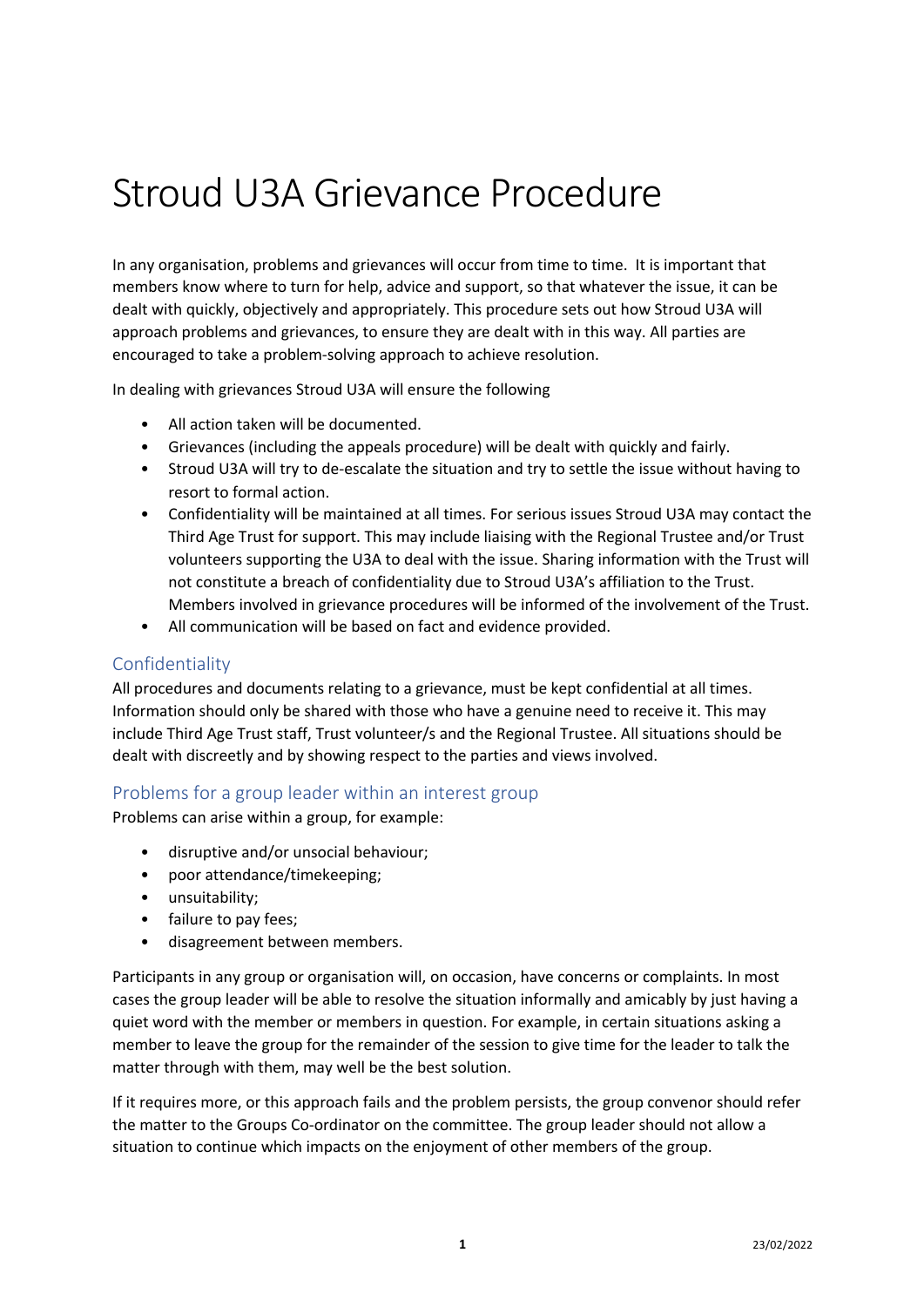Group Leaders should not have the authority to exclude a member from the group permanently. That decision must be made by the Committee and should a leader refuse to have a member in the group, it will not be possible for that group to continue with that member running it. Similarly, if a leader refuses to have a particular member in his/her house, then it will not be possible for the group to continue to be hosted there.

### Problems with the Group Leader

Initially, the member or members should try to resolve the problem by discussing it with the group leader. However, if this is unsuccessful or if the member or members involved feel unable to do so, the matter should be referred to the Groups Co-ordinator.

## Problems within the U3A as a whole

- Member to member.
- Member to the Committee.
- Member to an individual trustee.
- Committee member to Committee member
- A member who brings the U3A into disrepute or acts in a way which is prejudicial to the U3A.
- A member who causes damage to property and/or equipment, for example, through misuse or negligence

The above should all be referred to the designated Trustee in the first instance unless that person is personally involved, in which case, it should be referred directly to the Chair. Responsibility for dealing with grievances (other than those raised by or against the Chair) rests with the Chair and the Committee.

#### Informal procedure

When a problem/grievance is referred to the Groups Coordinator or designated Trustee they will:

- gain clarity from the outset as to what the nature of the problem/grievance is. Ask people to cite specific examples of behaviour, with dates where possible.
- attempt informal resolution,
- have an informal discussion with each party concerned to understand the problem and hear each party's views. The parties may decide to put their concerns or complaints in writing, and for the sake of clarity this is often helpful.
- seek to summarise the situation with both parties, be clear about any required changes to ensure it does not happen again, and to clear the air.
- If the Groups' Coordinator or designated Trustee feels that there is a case to answer but that nevertheless it is a minor issue, make it clear to all present that there must be no repeat of the sort of actions/behaviour which led to this problem. In this case no further action is necessary.
- If, however, the Groups Coordinator or designated Trustee feels that the situation warrants a more formal approach or a particular course of action e.g. exclusion from an interest group, or if the person raising the grievance wishes to lodge a formal grievance the matter will be referred, in writing, to the Chair of the Committee stating that this is a formal grievance. This should include a summary of the grievance and any action that the parties involved consider necessary to resolve it.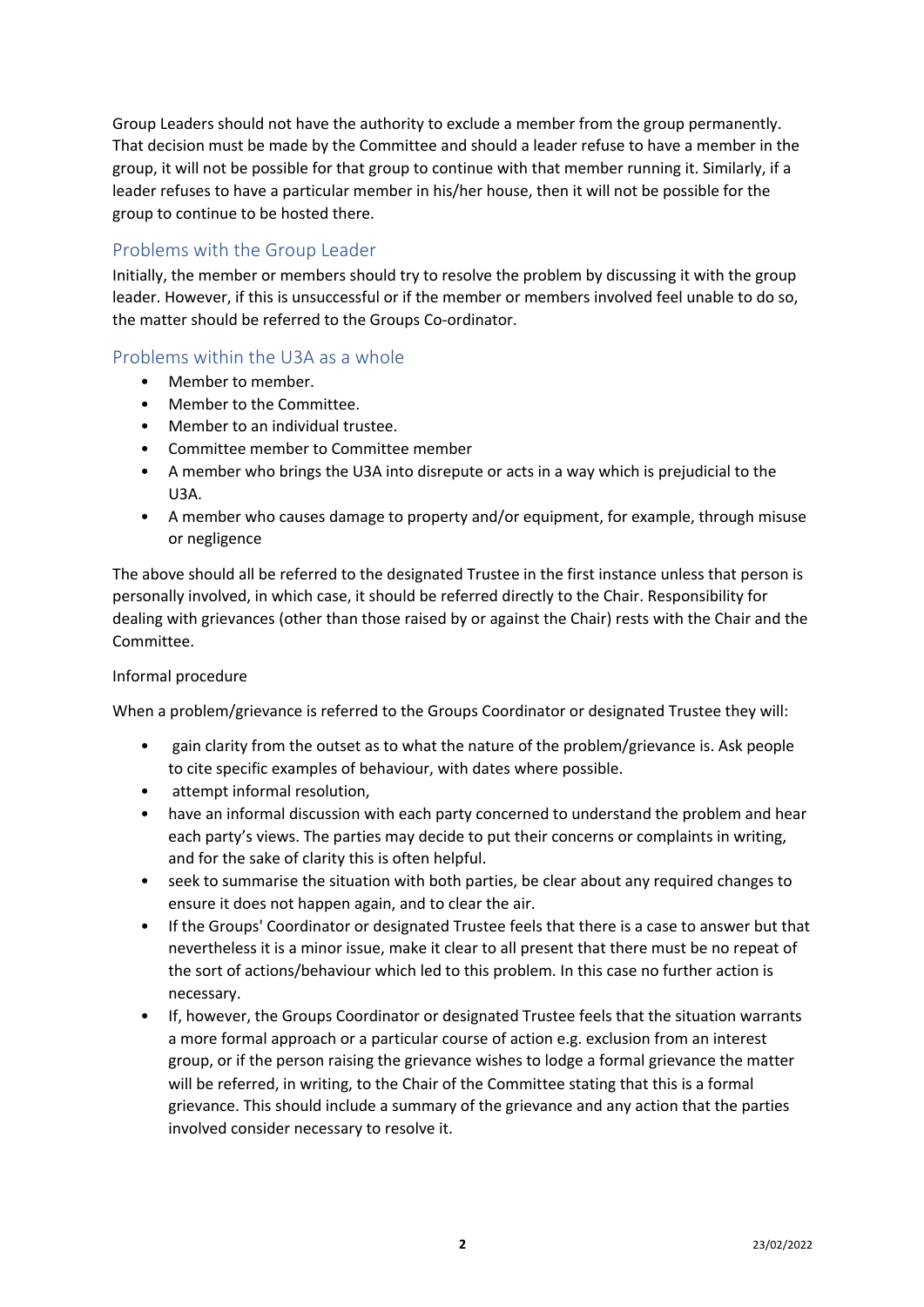# Committee procedure (formal)

The formal grievance procedure should only be activated after every effort has been made to resolve the issue informally.

The designated Trustee should inform the Chair that there is a grievance that needs to be investigated. The Chair will appoint a subcommittee of 2/3 committee members (where possible) to hear the grievance.

The designated Trustee should ask the aggrieved party to provide details of the grievance in writing. The grievance should be very clear and specific, with dates and times if relevant.

The designated trustee should advise the aggrieved party that a meeting to hear the grievance by a subcommittee will be convened. The timetable for the date of the meeting will be short, preferably within 7 to 14 days.

A letter should be sent to the member against who the grievance has been made:

- advising them of the grievance
- asking for their response to the grievance in writing
- advising them of the date of the grievance hearing
- advising that they can also attend the subcommittee meeting to state their response in addition to their written response
- advising them they may choose to bring a companion who will also be bound by confidentiality, if they wish.

A letter should be sent to the member lodging the grievance

- Advising them for clear and specific details of the grievance including dates and times if relevant
- Advising them of the date of the grievance hearing
- Advising that they can also attend the subcommittee meeting to state their grievance in addition to their written response
- advising them they may choose to bring a companion who will also be bound by confidentiality, if they wish.

If either member advises that there are witnesses to the grievance incident(s) who are willing to give representations, they should ask those witnesses to contact the subcommittee to agree to giving a statement relating to the specific grievance incident(s) that they have witnessed.

#### The subcommittee meeting

The meeting must be minuted. The minutes must be confidential. (If you are a U3A that publishes your minutes these MUST NOT be published on your websites or distributed to anyone outside of the subcommittee.)

This subcommittee will then consider the matter, taking into account any mitigating circumstances and agree what action to take. They should record their decision and give reasons for the decision based on the factual information provided in the statements and verbal reports provided.

# Possible forms of action

- Level 1- no case to answer. No further action necessary
- Level 2- a verbal warning about future conduct by an elected officer with another officer present, details of which should be confirmed in writing.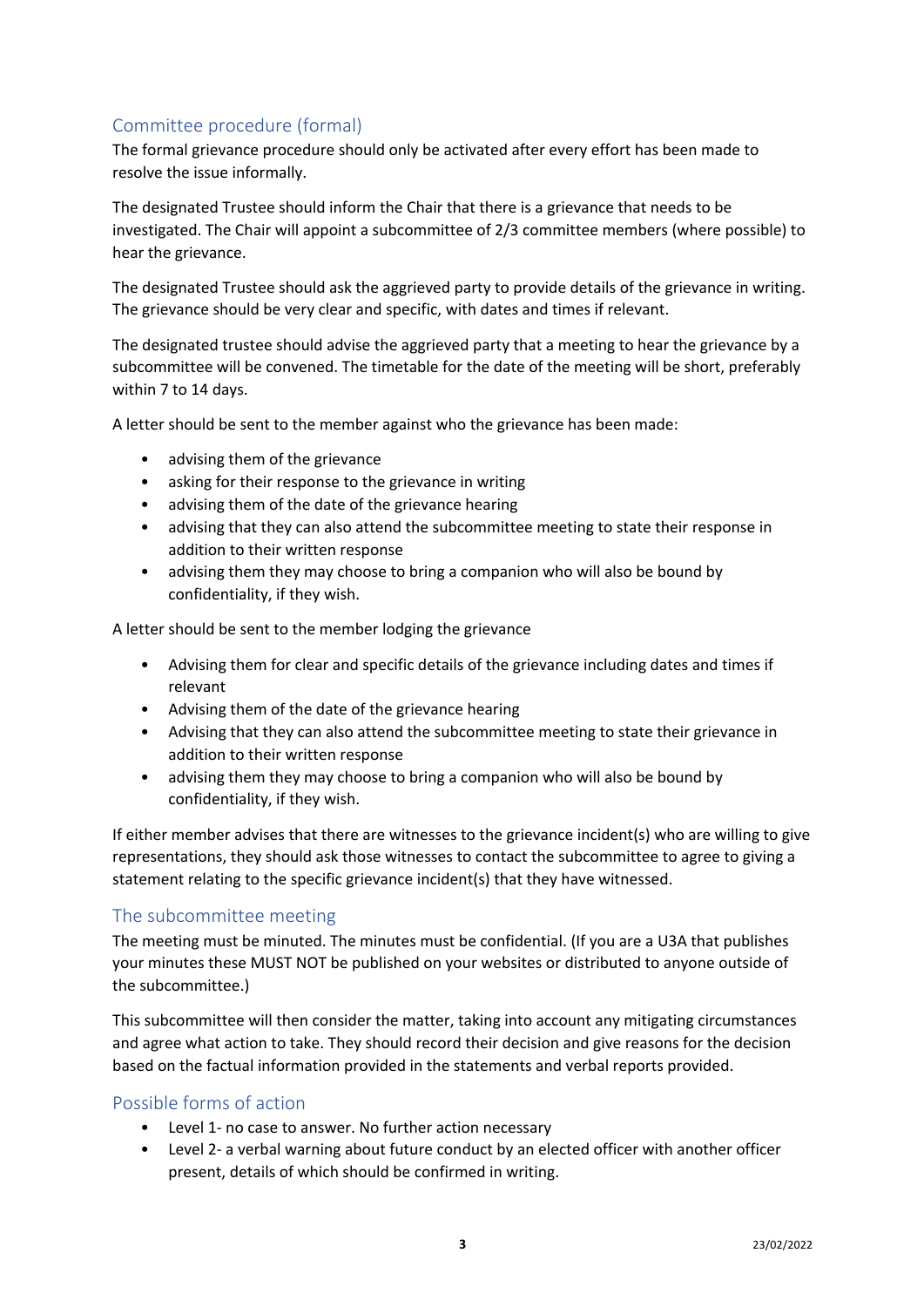- Level 3 a written warning which clearly states what will happen if the situation is repeated.
- Level 4 a final written warning, which if breached will result in automatic escalation to level 4 or 5
- Level 5a exclusion from an interest group.
- Level 5b termination of U3A membership.

#### Gross misconduct

If there is a case to answer, for most problems you will start at Level 1. However, in the case of an extremely serious proven misdemeanour, for example:

- Sexual/racial abuse, discrimination, harassment, bullying.
- Dangerous or violent behaviour.
- Falsification of expense claims.
- Theft.
- Malicious damage.
- Conduct which brings the U3A into disrepute or is prejudicial to the U3A or the running of the U3A

the committee has the right to move immediately to Levels 3, 4 or 5, including asking the member to leave the interest group or to leave the U3A, depending on the outcome.

#### Grievance against the Chair

If the grievance is against the Chair of the Committee, then the Vice Chair will replace the Chair in the procedure. In this case and in the event of an appeal, the Vice Chair may choose to ask committee members from a neighbouring U3A or seek advice/request attendance from Third Age Trust staff or trustees.

#### Decision

The decision will be communicated in writing to the member against whom a grievance has been made advising them if the grievance has been upheld or not upheld.

If the grievance has been upheld, they will be informed:

- of the action that will be taken as a result;
- that they have the right of appeal;
- that the right of appeal can only relate to the original grievance;
- that the appeal request must be lodged within 7 days with the designated trustee.

#### Right of appeal

An appeal, providing it is lodged within a 7-day period, can take the form of written representation for the committee to consider or a request for a right of reply.

In either case the Chair should be informed of the intention to appeal by the member.

They will then convene a further sub-panel of committee members who did not hear the original grievance, to hear the appeal.

This sub-panel should consider any written response and make their decision on whether to uphold the appeal or not.

This should be independent of the initial hearing and committee members should not discuss this outside of the appeal sub-panel.